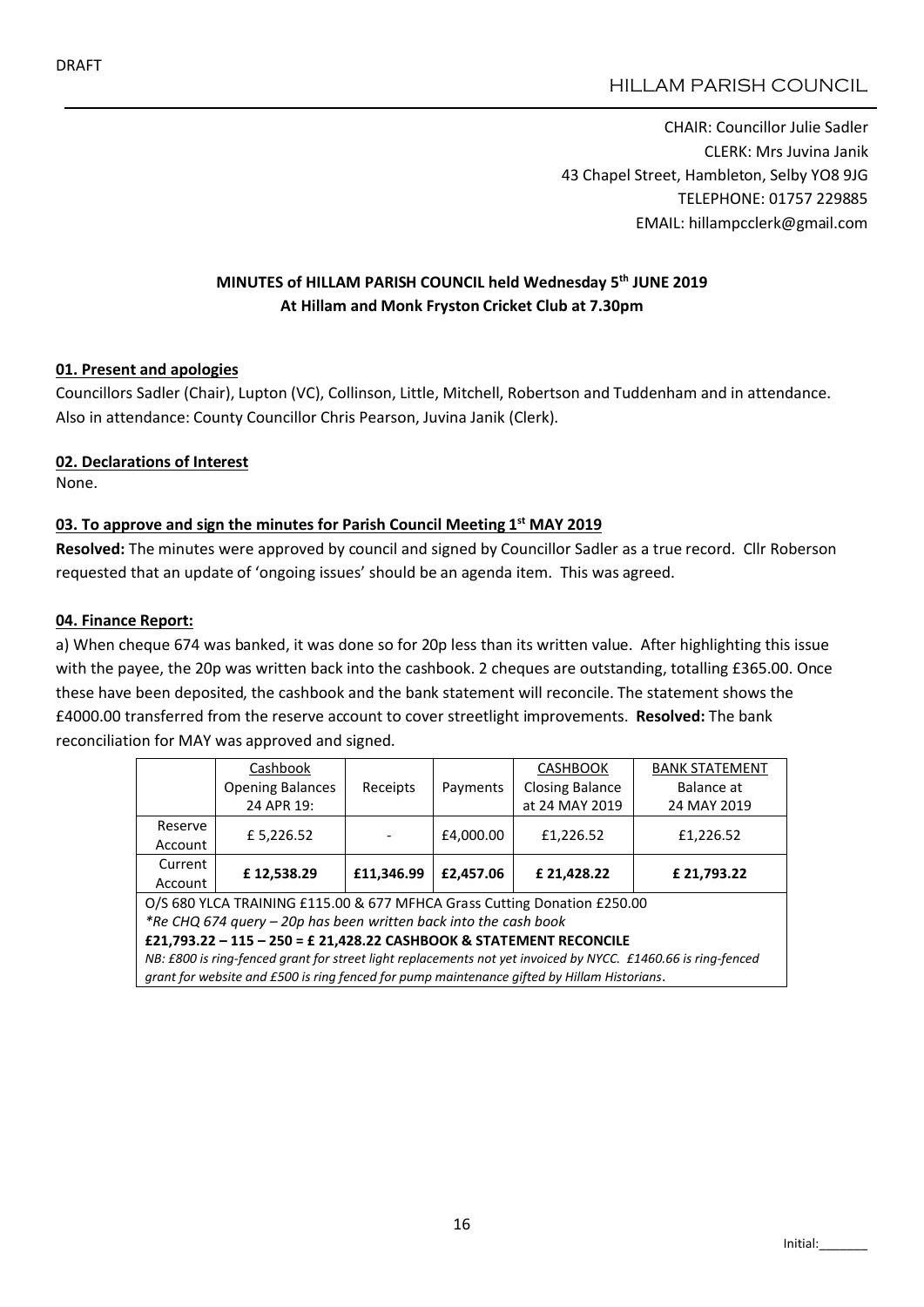DRAFT b) To agree and approve invoices to be paid in JUNE

| å<br>Cheque | Payee                      | <b>Details</b>                 |   | <b>TOTAL COST</b> |   | <b>VAT: To</b><br><b>Reclaim</b> |  |
|-------------|----------------------------|--------------------------------|---|-------------------|---|----------------------------------|--|
|             | 681 Juvina Janik           | Clerk Salary MAY 2019          | £ |                   |   |                                  |  |
|             | 682 A BOSMANS              | INTERNAL AUDIT 2018-19         | £ | 50.00             |   |                                  |  |
|             | 683 H&MF CRICKET CLUB      | ROOM HIRE MARCH & APRIL        | £ | 40.00             |   |                                  |  |
|             | 684 SG PARKIN              | <b>GRASS CUTTING INV. 2152</b> | £ | 555.00            |   |                                  |  |
|             | 685 J. JANIK               | REIMBURSE: LITTER PICKERS      | £ | 8.99              | £ | 1.50                             |  |
|             |                            | <b>TOTAL JUNE SPEND</b>        | £ | 875.35            | £ | 1.50                             |  |
|             | TOTAL 2019-20 ANNUAL SPEND | 4,769.48<br>£                  | £ | 9.15              |   |                                  |  |

Resolved: Payments were approved. Cheques to be signed at meeting close. It was agreed that the clerk will be given the pay award in line with NALC recommendations, and the chair will write to the clerk on behalf of the council regarding pensions as required by the Pensions Regulator.

# 05. To discuss possible designs for traffic signs that would be displayed on private land

Councillor Sadler has spoken to Mr Morley to discuss the possibility of having signs to encourage careful driving along Austfield Lane on his land. The response was positive and 2 suitable sites were located. The land owner was keen to reference 'Slow: Horses' in the signs. Cllr Sadler had gathered prices and designs of examples. Resolved: Clerk to design a sign based on the preferred information warning of Pedestrians and Animals/horses and request quote from local company she has recently dealt with. Size and design will be circulated to Councillors and a mock-up will be put in situ so that its suitability can be discussed.

# 06. To discuss the Public Consultation by SDC on the Recycling Service

Councillor Pearson has been working on this consultation through Selby District Council. There has been a good response from the public via the questionnaire. PC are glad to hear the residents have been getting involved. Councillors have submitted their personal opinions via the questionnaire.

### 07. Planning (no paperwork received as it is not compulsory for SDC to consult on these types of application)

a) 2019/0427/CPP - Lawful development certificate for proposed extension of the current toolshed/store outhouse, replacing failed polycarbonate roof with built up felt system and additional doorway to garden for access for garden – 1 Pine Tree Lane. Resolved: No observations.

### b) 2019/0486/MAN2: Non-material minor amendment of approval 2018/1260/HPA – Meadowside, Chapel Street. Resolved: No observations.

c) 2019/0439/S73: Section 73 application for proposed 10 m x 20 m agricultural shed without complying with condition 03 of approval 2016/0406/FUL - Land off Lowfield Road. Resolved: Objection. Condition 03 is in place to protect the area from unsuitable development and the consequences of such. The removal of this condition leaves the area vulnerable and leaves SDC with very little control about the activities that are carried out on site. Clerk to submit comments to SDC.

d) 2019/0440/FUL: Retrospective application for retention of existing polytunnel for agricultural use - Land off Lowfield Road. Resolved: Objection. The poly tunnel interrupts the 'open space' aspect of the Greenbelt which is against SDC planning policy. The PC have concerns the site will continue to develop further which is undesirable in that particular location due to the detrimental effect it will have on the surrounding Green Belt area. Clerk to submit comments and also ensure Monk Fryston PC have seen the application.

e) Notices of Decision: 2019/0170/HPA 2 storey rear extension, 27 Hillside Close – GRANTED.

f) Clerk submitted query regarding the development taking place on Hillam Common Lane on Honeypot Field and surrounding land.

### 08. Village maintenance:

a) Streetlights – full replacement versus upgrade only for LP 4 and 5 was discussed, having had a quote from NYCC for repairs only. The main aim is still to have all streetlights at an NYCC adoptable standard in the future. Payment for repairs would mean these lamps will still need replacing to make them an adoptable standard. Cllr Pearson suggested applying for the locality budget to help. Resolved: The previous decision for a Full replacement was upheld, clerk to apply for a grant from the locality budget and inform NYCC.